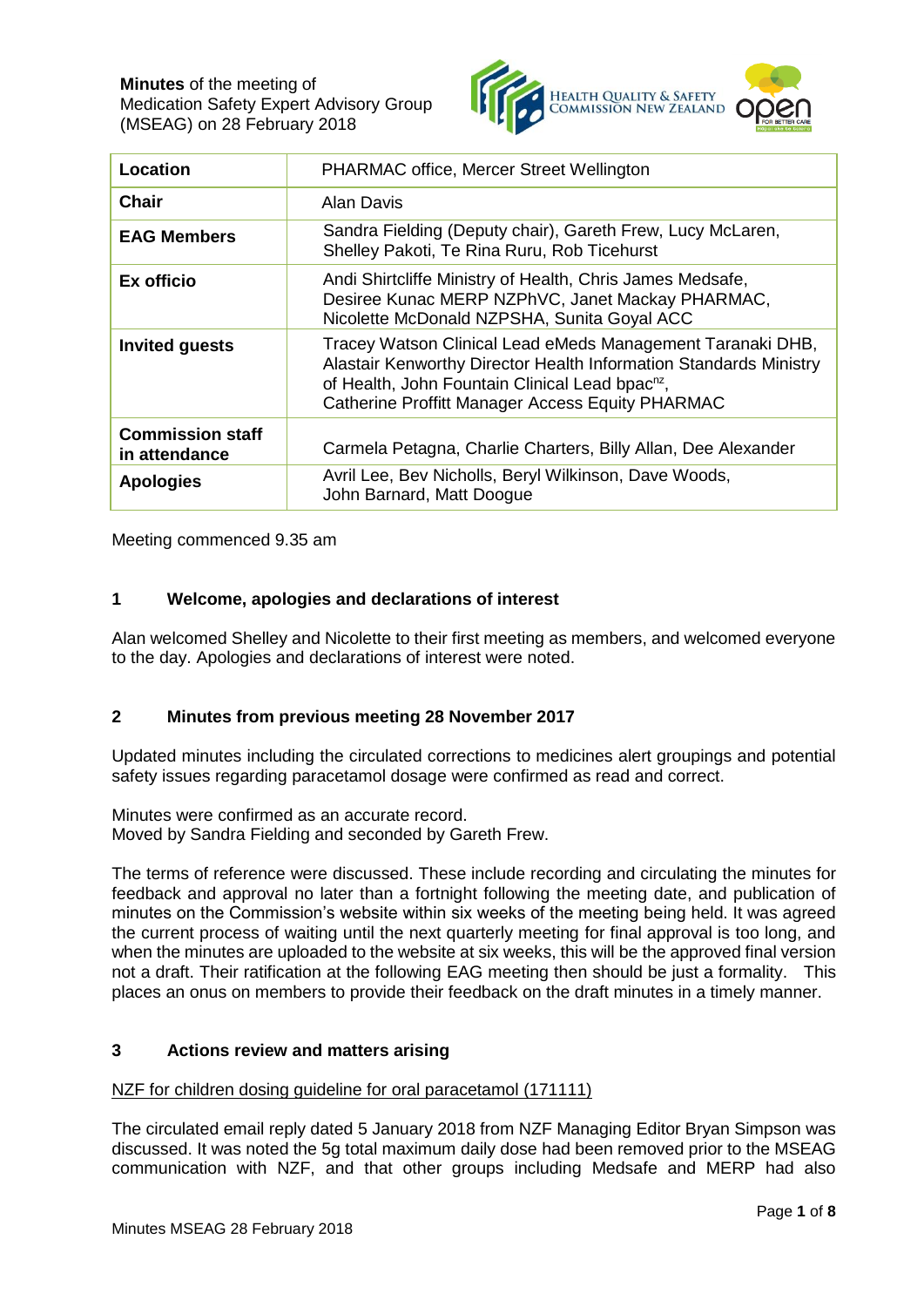expressed concern directly to NZF about the 5g total maximum daily dose which exceeded the adult 4g maximum daily dose.

Loss of the bpac<sup>nz</sup> dose calculator (which used lean body weight) means there is now no quick way to confirm one's dose calculations. MSEAG members expressed concern about this.

No dose banding means that another potential back up safety check for calculations is missing. Multiple calculations are required which increases the potential for error, and while other medications also require multiple calculations, paracetamol is unique in that the likelihood of harm from an error with paracetamol is a higher risk, due to its very high frequency of use, perception it is safe, mg vs mL confusion and mix ups between the two strengths available. In any setting, a two-step calculation can lead to error. It was noted that the tabled MERP quarterly report contains an oral paracetamol tenfold dose calculation error.

The NZ Formulary has advised that to take these matters any further will require evidence of either actual harm, or of clinician difficulty calculating doses.

The EAG has ongoing medication safety concerns regarding oral paracetamol. The group is interested in how NZF notify users of significant changes, for example when the 5g dose was added, then removed.

*Action (180201): Add query on how stakeholders are notified by NZF to agenda for discussion at next EAG.*

#### NZ Formulary representation on MSEAG

A letter dated 1 February 2018 to the Chair of MSEAG was received from the NZF Chief Executive Murray Tilyard and Managing Editor Bryan Simpson, writing to express interest in NZF representation (through the Managing Editor as part of their designated duties) on the MSEAG. There was consensus that a presence from NZF would add value to the MSEAG and the Commission team would now communicate with the NZF to follow up the appointment process.

## *Action (180202): Reply to NZF.*

#### Medicines alert groupings (171105)

This action was completed however the matter is still active. The medication safety specialist wrote to bpac<sup>nz</sup> on behalf of the MSEAG on 22 December 2017, and followed up on 14 February 2018.

A reply was received from Tony Wilson, Chief Operating Officer, advising:

- initial work has largely concluded
- there is a continued need to update the groups
- the future governance for the alerting groups work is to be discussed at the next NZF advisory group meeting
- bpac<sup>nz</sup> to keep us appraised of future developments

The matter was further discussed. MSEAG agreed this is an important issue, the alert groupings will quickly become out of date if there is no active plan for governance and maintenance outlining who is responsible for ongoing updates of the alert groupings as new products reach the NZ market.

The group agreed

- alert groupings are an important and ongoing medication safety issue
- this work will never be over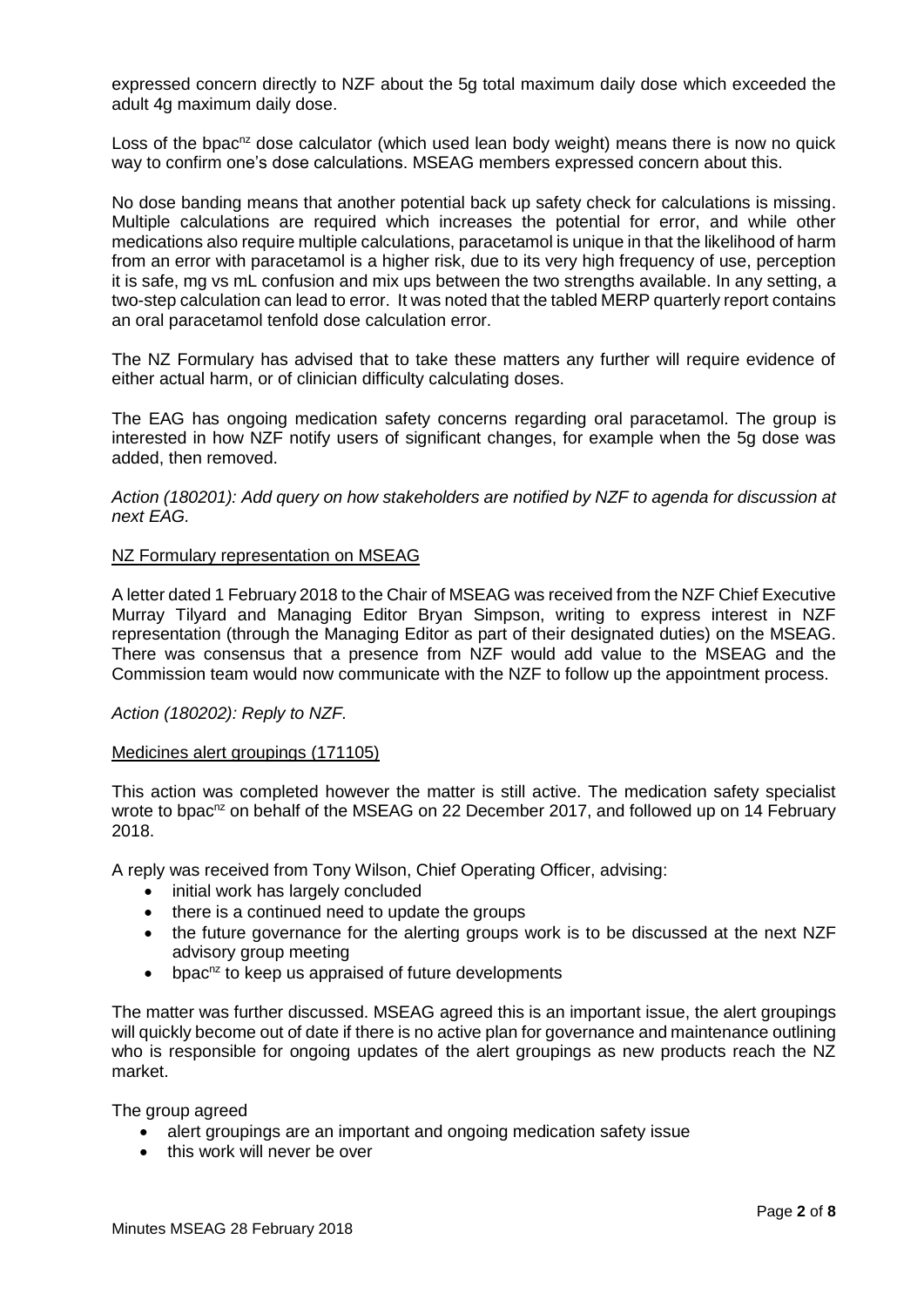- to ensure governance and ongoing processes are in place to keep alert groups up to date
- medication safety advisory group to be kept informed

*Action (180203): Wait for feedback from NZF advisory board on future governance for the alert groupings process.*

## Always report and review (ARR) events (171103)

The ARR list is a subset of serious adverse events that are preventable. The circulated paper, of potential events, was discussed.

ARR came from the UK Never Events policy and framework, and are incidents that should never happen because system guidance, tools, and barriers are in place (for example safety measures in place around concentrated potassium chloride, daily methotrexate). Most ARR don't cause actual harm, but this is by near miss rather than by design. Reporting ARR can highlight potential harm, and be used as a safety indicator. An important issue is how ARR data will be reviewed and used to change behaviour and culture. In NZ we don't currently have robust systems around adverse events reporting, and variability exists in both reporting and interpretation. There is some work the medication safety team is looking at to strengthen a systematic approach to classifying medicine related incidents and how we learn from them.

The challenge is the last step in the reporting process, and rather than relying on voluntary reporting, for example by pharmacists, there needs to be a system change to capture these events as part of routine practice.

Sunita reminded the group of her declared interest as a Board member of the Pharmacy Defence Association. The Chair noted that this was not a conflict of interest within the context of this discussion.

The group agreed an ARR for medication safety should be included as part of national adverse events reporting, and if possible, be applicable across all health care settings. Agreement was not reached on a specific ARR event. The group agreed discussions would continue.

*Action (180204): Further research required around potential medication ARR events.*

## Alteplase and tenecteplase HQSC alert 17 (170511)

While the use of alteplase is increasing across the country, only twelve DHB hospitals have responded to confirm that they have completed the Alert action plan. It is a patient safety matter to ensure that the mitigation actions in the action plan are implemented across the sector.

*Action (180205): Follow up with stroke network to influence completion.*

# **4 WHO global patient safety challenge**

The circulated matrix was discussed. The purpose is to capture an update from each agency, of activities supporting the WHO medication without harm challenge, and document what is being done across the four domains. This will provide a foundation to coordinate a sector wide response for NZ.

In response to the WHO global patient safety challenge, the English Department of Health and Social Care established a Short Life Working Group (SLWG) to provide advice to the Secretary of State for Health and Social Care on the scope of a programme of work to improve medication safety. The SLWG has recently published its review and recommendations in 'The Report of the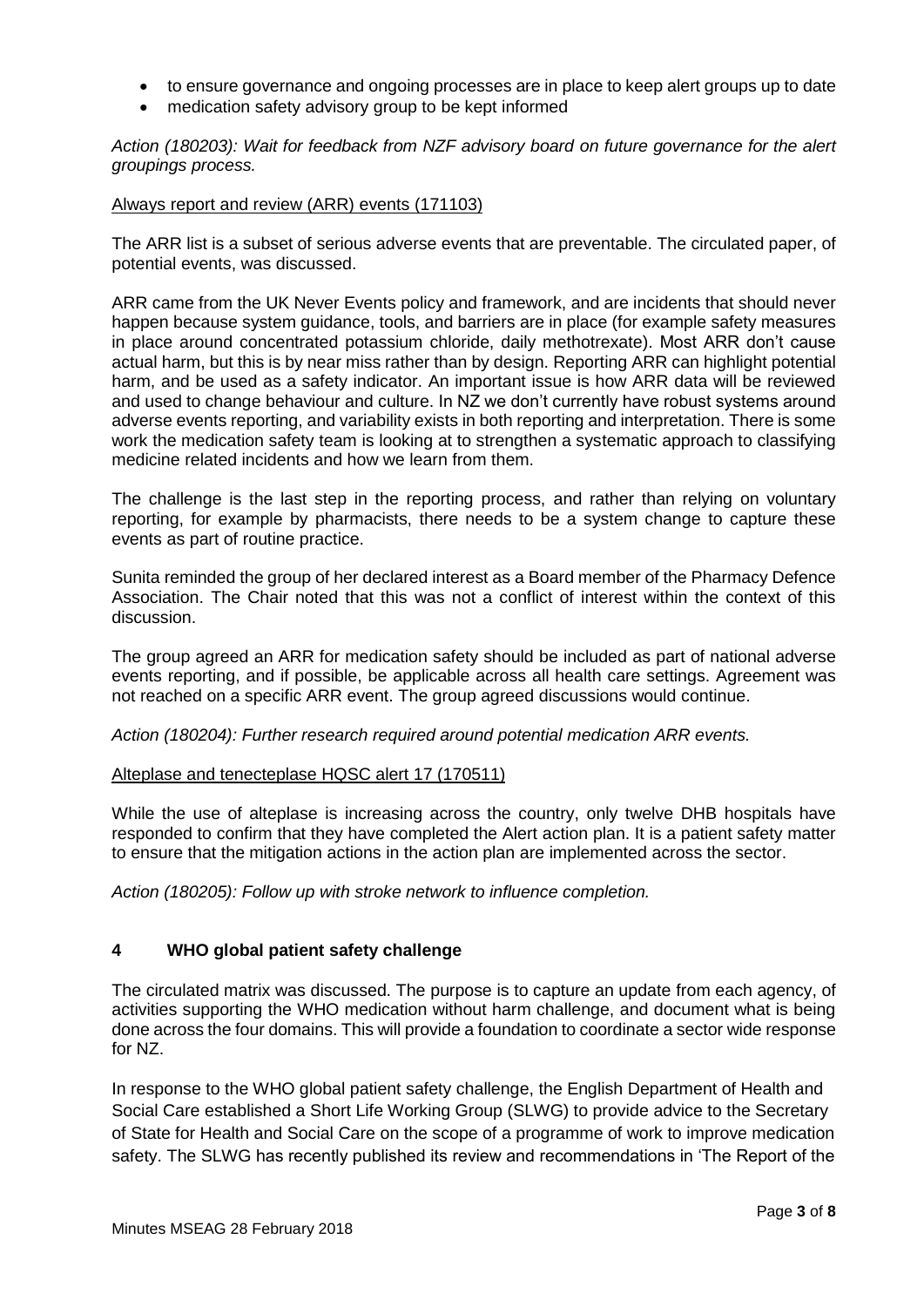Short Life Working Group on reducing medication-related harm'. The Report recommends the establishment of a medication error and safety programme as well as a number of priorities to create positive change in medicines safety.

*Action (180206): Circulate UK working group report and follow up with organisations to complete the matrix.*

## **Learning from adverse events**

5 Patient story

The Northland DHB patient video (with the story about the patient who had ciprofloxacin administered against a documented allergy to ciprofloxacin, suffering a significant reaction) represents a powerful learning tool, and has been widely shared. The story was published in the Northland Quality Accounts, and shown at the Commission's staff and board meetings generating significant discussions as a strong reminder of the importance of addressing medication safety issues. The video is being used as an ongoing learning tool at nursing education sessions in Northland and in some private hospitals to teach safety culture and influence behaviour change in clinical staff.

*Action (180207): MSEAG members are encouraged to identify relevant patient stories and bring these to the attention of the Commission staff for potential write up and development as key learning and engagement resources.*

## 6 Project mapping repository

The circulated paper proposing to set up a mapping repository was discussed. The purpose would be to share knowledge around who is working on what, and provide a central database of medication safety initiatives, a place to potentially find knowledge and quality improvement tools. The role of the Commission is to add value by facilitating the sharing of initiatives and connecting interested parties together across the medication safety networks. ACC currently publishes some data, and DHBs have internal projects that could be duplicated, for example a recent initiative in Auckland around the amiodarone ampoule size on resuscitation trolleys.

The Commission's role would be to curate and share the information. This idea supports sharing across the twenty DHBs, growing the engagement across the medication safety networks, and in line with the NZ health strategy of one team, and the Pharmacy Action Plan.

There was acceptance that the development of a medicines safety initiatives repository would be worth investigating further. The hospital pharmacists' research repository could be reviewed for the database structure.

*Action (180208): To investigate how a medicines safety initiatives repository might look and operate.*

## 7 Specify brand criteria

The circulated document was discussed (Specify brand criteria paper\_v5 5May16-Final). There was lack of clarity as to whether the sector is aware of this document, and whether it has been maintained. It was noted the paper is almost two years old with no revision. NZ needs to be able to flag some medications as 'specify brand'. Many different products are available, and there needs to be oversight and a scanning of these products, when it is implemented into NZULM and signed off.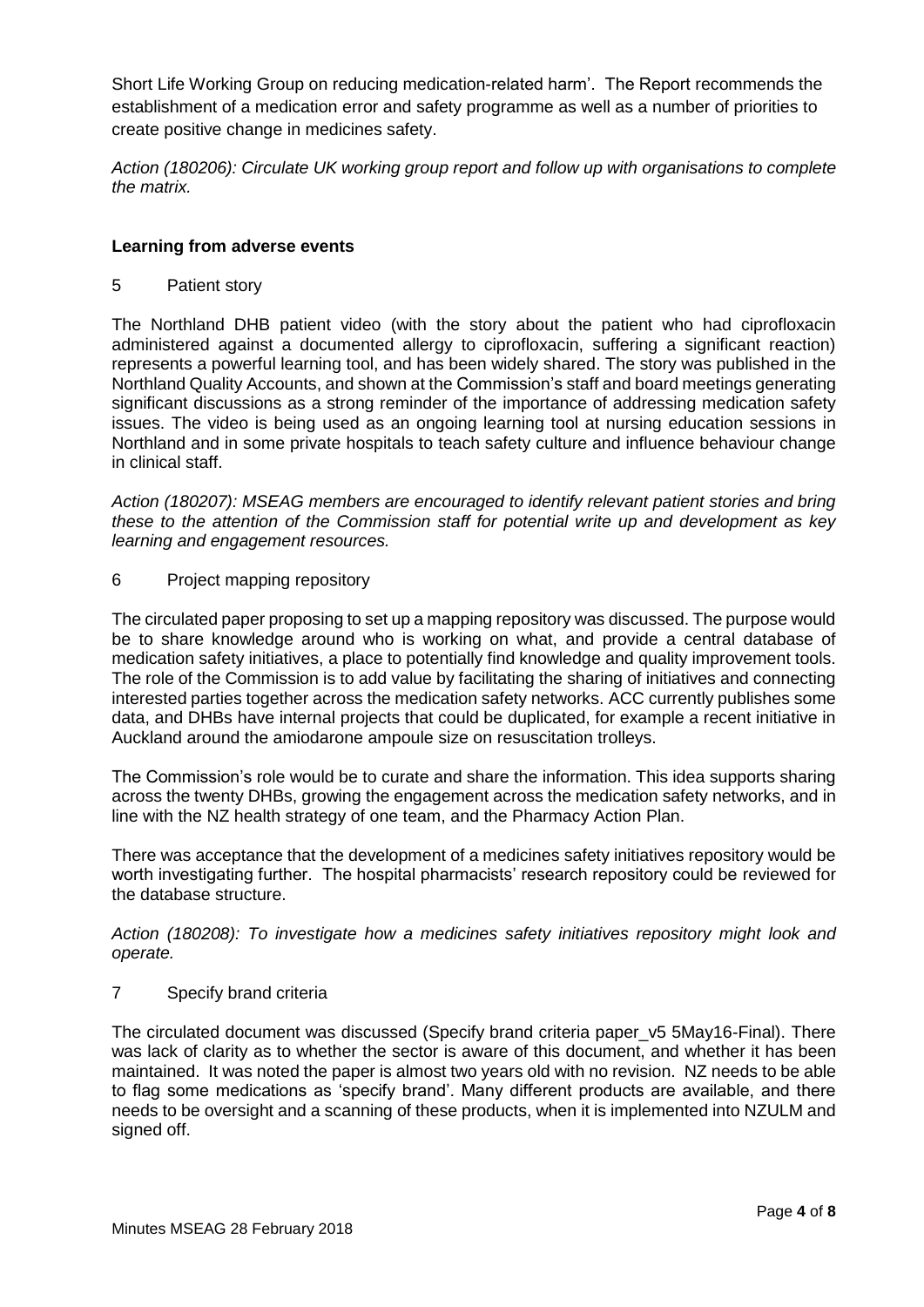Currently there is no-one reviewing which medicines fit into these criteria. There is a list of 40 'specify brand' products, but Medsafe has thousands of generics they approve. There are incidents reported to MERP where an error may not have happened if the medication had been prescribed by brand so need greater awareness among HCPs on the importance of specifying brand.

The group would like clarification on

- is the document still applicable?
- where is the current list?
- who is responsible for keeping it current?
- how is information disseminated to vendors, prescribers and end users?

This is a reactive process, and the medication safety NZULM working group is in place to provide advice in response to queries.

*Action (180209): Follow up and clarify queries around current list and processes, add as agenda item for next MSEAG meeting.*

# **Technology to support safe medicines practice**

8 The Taranaki eMeds journey

Tracey Watson (Clinical Lead for eMeds Management in Taranaki DHB) presented on the eMeds journey in Taranaki, one of the initial national pilot sites. The systems are nearly fully implemented, but not fully integrated either between hospital systems, or at transitions between primary/secondary care. Ongoing challenges include increased workload, and less time for patient education. Health technology in itself will not improve medication safety. In implementing any system, success is dependent on how it is used. There will be unintended consequences which need to be proactively identified, resourced and managed. The situation has now become IT driven, not clinically driven. It is time for a major review of strategy, leadership and governance around the eMeds patient journey.

9 HISO Health Information Standards Organisation

Alastair Kenworthy (Director Health Information Standards, Ministry of Health) and John Fountain (HISO Clinical Lead bpac<sup>nz</sup>) provided an update on medicines-related information standards initiatives.

NZULM is in place as an important standardised information resource for the sector, and now it's about integration with the clinical systems used in primary care and our hospitals. NZULM clearly should be implemented by DHBs, and for them needs to be positioned as a mandatory standard. It is now in the DHB Operational Policy Framework that DHBs must support the development and adoption of all HISO standards, including NZULM. HISO is also working on providing practical guidance to vendors on how to implement NZULM into systems, and expects to post this for public comment in April.

HISO will take the Australian national guidelines for onscreen display of clinical medicines information to public comment in the same timeframe, with a view to endorsement. Work is also continuing on a first draft of a prescribing data standard, looking at the medicine as well as the reasons for prescribing.

HISO has adopted new terms of reference with a stronger emphasis on progressing adoption of the standards, having an adoption plan and driving it in the sector. HISO takes its priorities for new medicines information standards from the medicines management digital services sector oversight group. Relationships are being built with national sector groups to partner on standards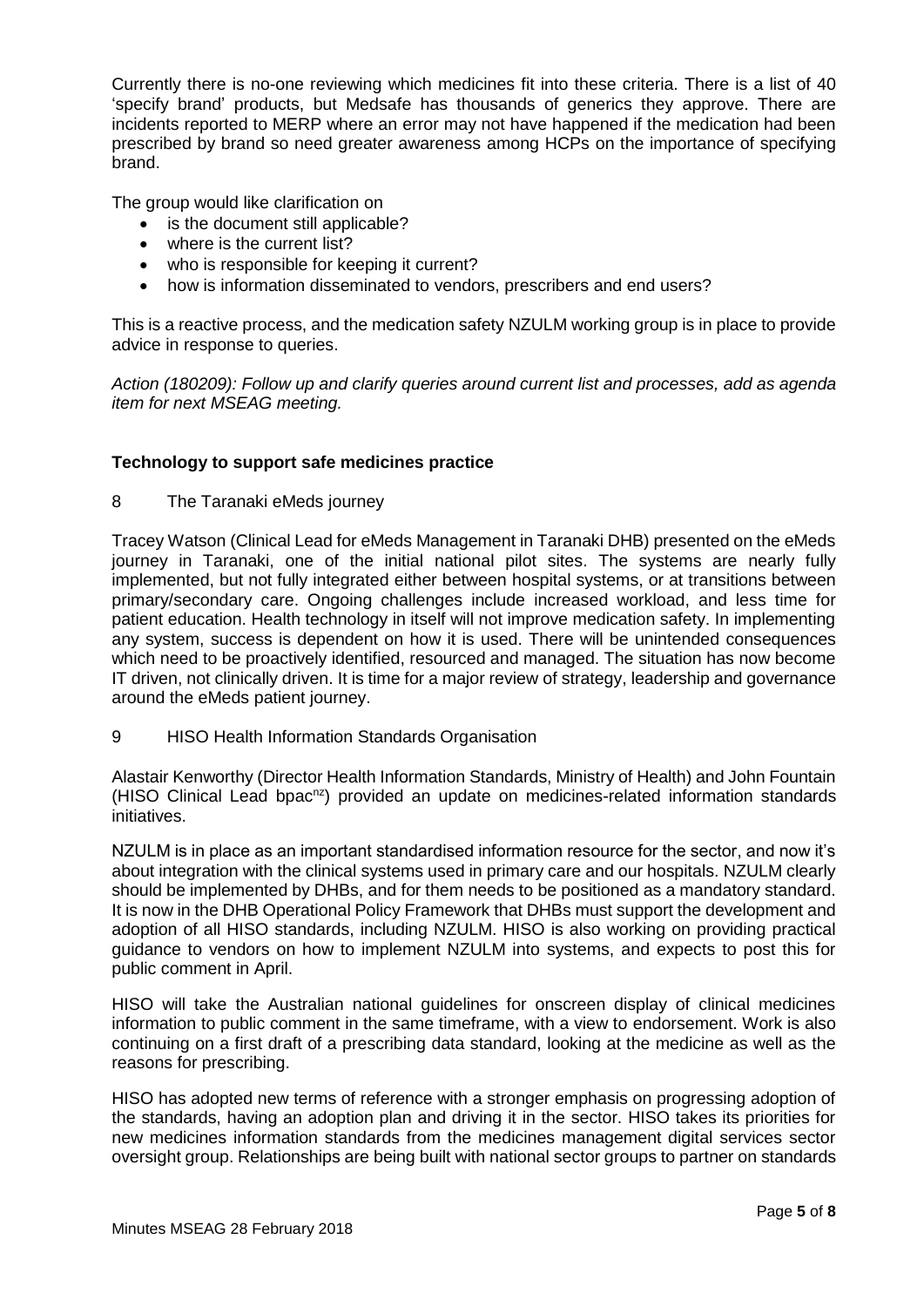work with HISO. Increasing engagement with pharmacy organisations would be useful. HISO wants to work transparently and is open to increasing communication pathways across all sector networks.

There are two main projects currently. One is the development of a business case for a single national electronic health record. There are differing perspectives on what constitutes a medicines list, a conditions list, an allergies list. There is no national standard for gathering data for allergies and ADR. Some systems are not SNOMED based. The other project is looking at the NZF which is currently an electronic textbook, you can't do much with it, and developing this to include coding which would make it more useful. Initially we are looking at indicators and coding these. GP practices and hospital systems will then need to integrate these into their systems to benefit from this work. HISO is considering putting out the indications work as a national standard; this is a tool not a solution. Building the tool means the systems can all talk to each other. HISO intends that the standards will be mandatory.

10 eMedicines programme progress

An infographic has been developed as a summary of the eMedicines message and value. The conversation needs to change from MedChart, eMedRec and ePharmacy to a higher level, of a shared care record. We need to be more future focussed. What is the vision for eMeds Management in 4-5 years? Moving from silos to a coordinated approach, adjusting what we do now based on our learnings, not based on what we started ten years ago.

An oversight group has started meeting. It is understood that the current scope is focussed on the digital medicines management agenda with a priority on NZePS. In time this may extend to looking at a broader medicines strategy, with interest from the group in being kept informed of developments.

*Action (180210): Charlie to provide the draft Terms of Reference and Membership List for the Digital Oversight Group as it currently stands to the medication safety team.*

11 MERP

The quarterly report (Quarter 3 2017) had been circulated. MERP is a voluntary online reporting system, initially focused on primary care. This quarter there were 331 reports received, the most received in a quarter to date. Fourteen high priority reports were included for MSEAG consideration.

12 Future of medication error reporting and learning in NZ

A progress update on the future of medication error reporting in NZ was circulated. The Commission facilitated a meeting in December 2017 attended by around thirty representatives from across the sector, and a time limited action group was established. The action group met in February and is exploring sustainable funding models for the ongoing reporting and learning from medication errors across New Zealand.

Desiree (on behalf of the NZPhvC) gratefully acknowledged the contribution of Medsafe, PHARMAC and particularly the Commission in facilitating these meetings.

# **Presentations**

13 MercyAscot

Nicolette McDonald (Pharmacy and Allied Services Manager, MercyAscot) presented on medication management in MercyAscot, a private hospital. Admissions are elective, all patients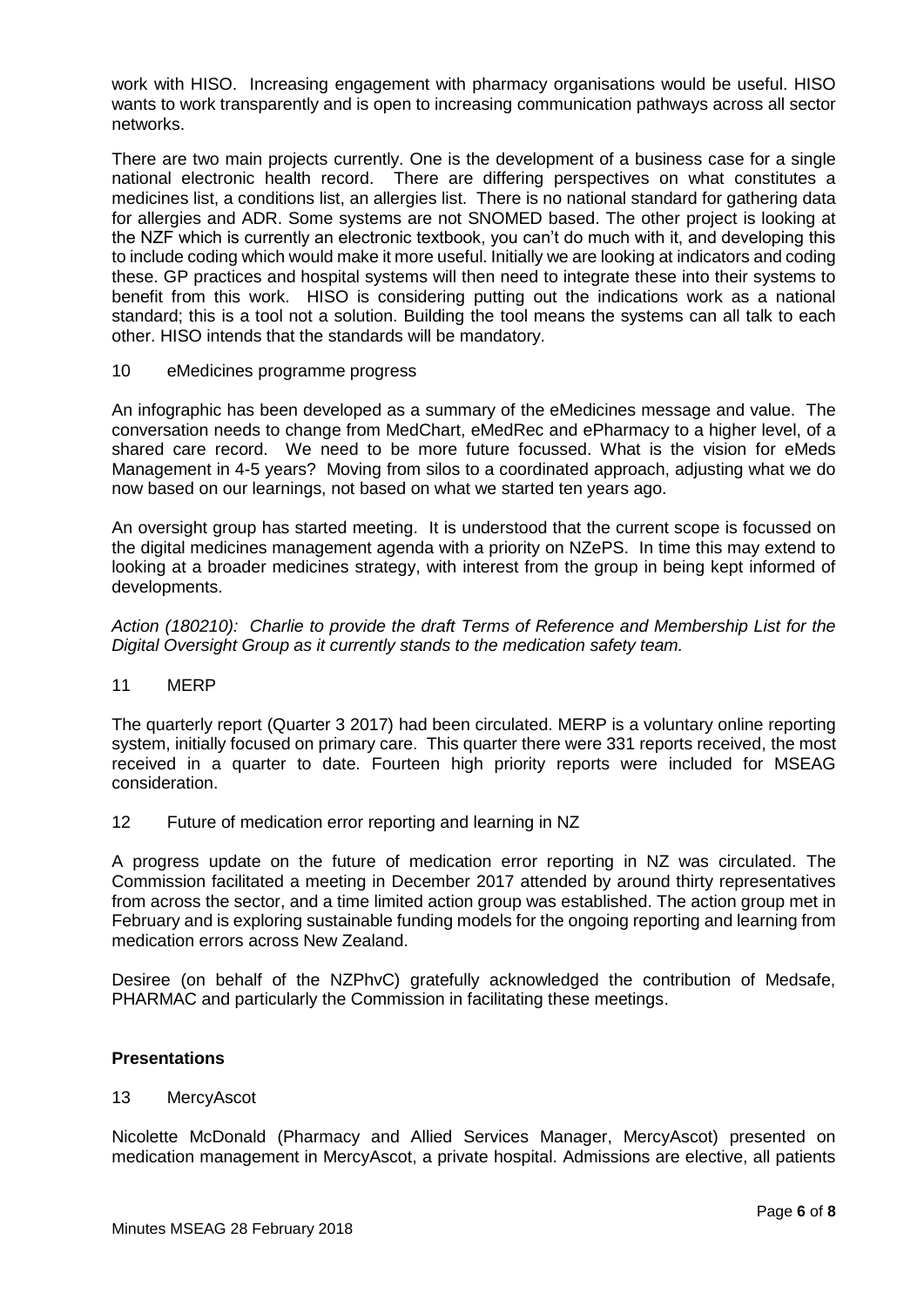are spoken with prior to admission and eDischarge and medication cards (yellow cards) are used for discharge. Standards are monitored with organisational wide reports.

SAFERsleep is an electronic peri-operative prescribing system that interfaces with a hospital's healthcare information system. Patients are seen preoperatively for a medication history which is updated at admission. This information is used by anaesthetists in theatre, who can prescribe, edit and stop medications. Post-surgery, a medication reconciliation is undertaken for most patients. Regular reviews and audits are undertaken to look at the data. This process has improved medication management at MercyAscot for patients throughout their hospital stay and was recently highlighted in an external hospital audit as being a well-integrated process.

## 14 PHARMAC equity work

Catherine Proffitt, Manager Access Equity at PHARMAC, presented on PHARMAC's new equity workstream. PHARMAC's objective in the NZ Public Health and Disability Act 2000, 'to secure the best health outcomes reasonably achievable from pharmaceutical treatment and from within the amount of funding provided', is the fundamental driver for this work. The programme aims to eliminate inequity of access to medicines noting there are multiple barriers to equity at a system as well as an individual level.

Initial work includes building evidence and making connections, a literature review on barriers to access of medicines, community based pilots in partnership with the Commission's primary care programme, and a burden of disease analysis for pacific people which has never been done before.

Desiree left the meeting at 3pm.

## **Alignment with other programmes**

15 Partners in care

Work continues with the Partners in care team on the Raising the Bar on the national patient experience survey medication discharge project, with workshops completed in three DHB, and follow up intervention planning underway. The Let's Talk, Our Communities Our Health Open Forum will be held in Wellington 8 and 9 March 2018.

# **Programme management and other projects**

## 16 Programme quarterly report

A quarterly report was circulated. The Commission is undergoing an internal change process further developing the intelligence and improvement hub structure, and supporting the four strategic priorities. Activities across work-streams have included strengthening leadership and networks with new EAG members and updated working groups, high risk medicines with ongoing safe use of opioids work, consumer work with the medication discharge project, and medicines management with a focus on the future of error reporting and developing a high level value proposition document for the eMeds programme.

Cross programme activities also included collaboration with the adverse events team on integrated reporting, a face-to-face meeting to resolve ARRC medication charting issues, and meetings with the new PHARMAC access equity programme team.